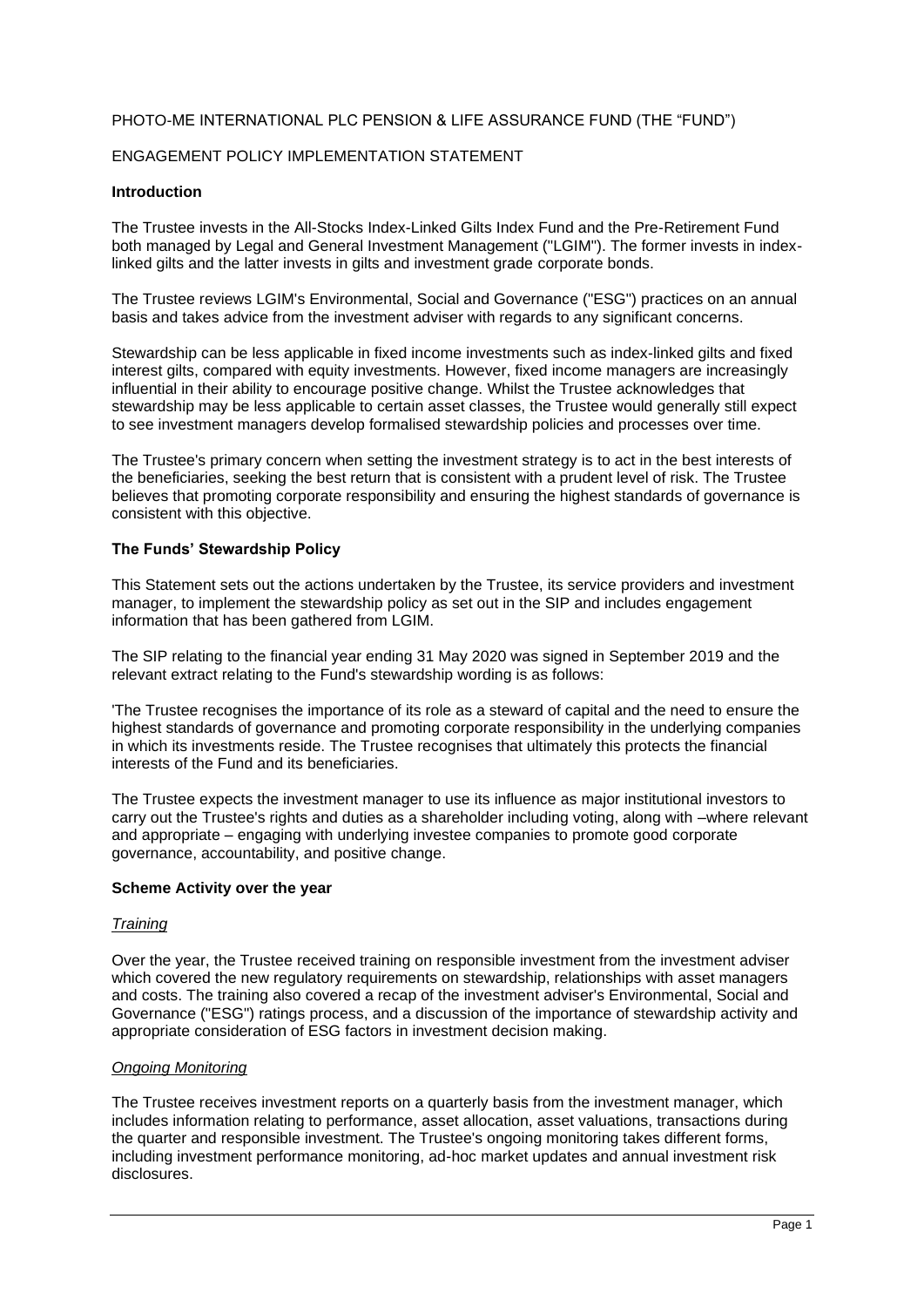### *Investment Risk Disclosure*

The Trustee reports on the risks associated with the Fund's investments annually in the investment risk disclosure report which accompanies the annual reports and accounts. In this report, the Trustee monitors the risks associated within the Fund's investments, concentrating on market risks, credit risk, interest rate risk, inflation risk and other risk.

# **Engagement**

The Trustee invests in the LGIM All Stocks Index-linked Gilts Index Fund and the LGIM Pre-Retirement Fund. This LGIM Pre-Retirement Fund holds both UK government bonds and corporate bonds.

### *Signatory Information*

The Principles for Responsible Investment ("PRI") is the world's leading proponent of ESG and a global standard setter for better practice. LGIM has been a PRI signatory since 2010.

#### *Engagement Summary*

The Trustee does not expect LGIM to engage with respect to the investments in UK Government Bonds.

While equity managers may have more direct influence on the companies they invest in, fixed income managers are also increasingly influential in their ability to encourage positive change. Voting, engagement and stewardship are less applicable to hedging instruments, such as government bonds, but with that said, the Trustee generally would still expect to see ESG policies and processes formalised and developed over time by all investment managers.

LGIM has become an industry leader in stewardship activities for index tracking funds and is arguably setting best practice for other managers to follow.

LGIM's engagement policy aims to encourage companies to adopt sustainable business models. Engagement at LGIM covers governance in its broadest sense looking at all material issues including regulation, listing rules, mergers and acquisitions, corporate strategy, and capital and financial management.

LGIM does not outsource its engagement activities. It has a six-step approach to engagement activities which includes:

- 1. Identifying the most material issues and focus on specific ESG themes they are able to address.
- 2. Identify and set long-term goals for the engagement, which often may take many years to occur.
- 3. Formulate an engagement strategy, including prioritising engagement in companies where they have the biggest holdings, which poses the greatest risk and opportunities to market performance.
- 4. Track progress of the engagement activity to assist evaluation of stewardship approaches and performance.
- 5. Regularly reviewing the progress, impact and success of engagement and amend the engagement strategy if required.
- 6. Consistent and regular reporting to clients on the engagement outcomes and detailing case studies.